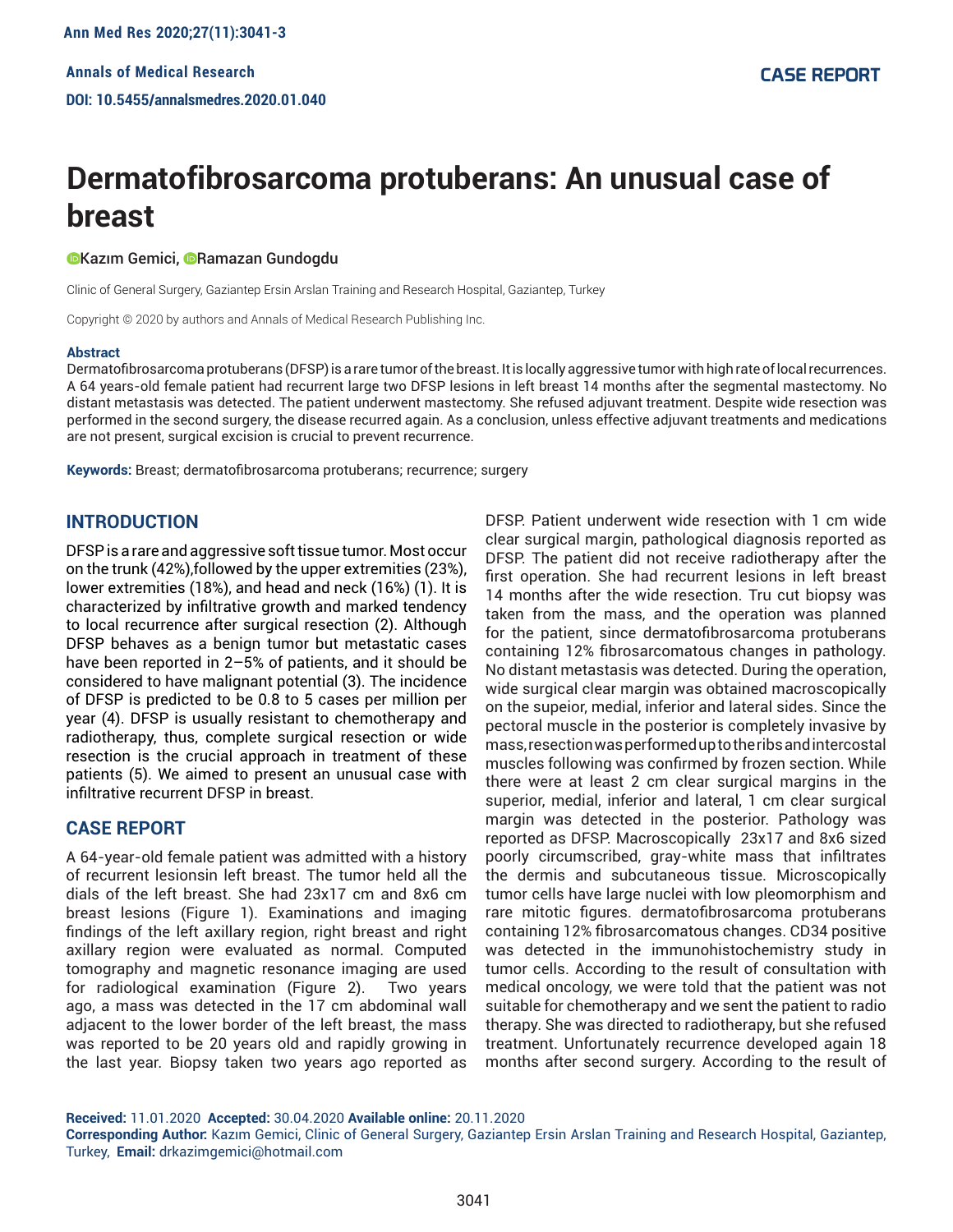### **Ann Med Res 2020;27(11):3041-3**

the 2nd consultation with medical oncology, imatinib treatment was administered, no treatment response was obtained yet. She has been followed-up for two months after the second recurrence.



**Figure 1.** Two DFSPs on the left breast and old operation scar



**Figure 2.** Axial CT image of DFSP in the left breast **DISCUSSION**

DFSP was first described by Darier and Ferrand in 1924 and later named by Hoffmann in 1925 (6). DFSP accounts for 0.2% to 1% of all primary breast malignancies (7). The disease is commonly seen in adults over the age of 30 and constitutes 2-6% of all soft tissue sarcomas. Lesions of DFSP emerge as purple and pinkish nodule or plaque on the skin (8). Pigment variations occur in approximately 1% of cases with dermatofibrosarcoma. These are called Bednar tumors and are 7.5 times more in the white race (9). It may easily be misdiagnosed as a benign neoplasm (10). Pathological diagnosis of DFSP was obtained with histopathological and immunohistochemical studies. Local trauma is reported to be responsible in 10-20% of the disease (11). Although lesions may occur on the trunk (42%), upper extremities (23%), lower extremities (18%), head and neck (16%), it is very rare seen in the breast (1). Computed tomography and magnetic resonance imaging may be performed to evaluate the local spreading of tumor. Although there is no standard staging system,

some authors use staging according to the American Joint Commission on Cancer Table 1 (12).

| <b>Table 1. DFSP Staging System (AJCC)</b> |                             |                                   |                                    |
|--------------------------------------------|-----------------------------|-----------------------------------|------------------------------------|
| T1                                         | Tumor size $< 5$ cm         | <b>DFSP STAGING SYSTEM (AJCC)</b> |                                    |
| T2                                         | Tumor size $>$ 5 cm         | STAGE 1                           | Any T, NO, MO, G1                  |
| <b>NO</b>                                  | No nodal metastases         | STAGF <sub>2</sub>                | T1, N1, M0, G2-3<br>T2, N0, M0, G2 |
| <b>N1</b>                                  | Nodal metastases presence   | STAGE 3                           | T2, N0, M0, G3<br>Any T, N1, M0    |
| G1                                         | Lowe grade                  | STAGE 1                           | Any T, any N, M1                   |
| G <sub>2</sub>                             | Intermediate grade          |                                   |                                    |
| G3                                         | High grade                  |                                   |                                    |
| M <sub>0</sub>                             | No distant metastasis       |                                   |                                    |
| Мı                                         | Distant metastasis presence |                                   |                                    |

We could not find a review in the literature about breast DFSP cases. When we look at the case reports about breast DFSP; There was not enough information about surgical clear margin. In these cases, the chest wall is seen as the most important factor that limits the size of the surgery. Among the cases of breast DFSP published in Pup med, we did not find a larger tumor size than our case.

 Although Mohs micrographic surgery (MMS) emerges as an alternative approach, mainstay of treatment is wide local excision (13). Surgical treatment of DFSP is wide resection of the tumor with 2-5 cm margins and 1-1.3 cm lateral intact borders in MMS (14). Similar survival rates have been reported between wide excision and MMS (15). Adding lymph node dissection to surgery is not be required. Radiotherapy may be administered in cases where the tumor is close to the surgical border and in unresectable cases (16). Imatinib mesylate may be administered for metastatic, recurrent, or inoperable tumors (17). The risk of recurrence was between 1.1-29.8% and mortality rate was between 0.8-14.7% with surgery in DFSP (18). In one of the largest studies on this subject, the mortality associated with the disease was stated as less than 2% for five years and less than 3% for 10 years. (19). Positive surgical magrin, high Ki67-index and fibrosarcomatous transformation were found to be related to local recurrence rate (4). When there is no histologically negative surgical margin, the recurrence rate is about 70% (20). In some studies, no residual tumor has been reported in cases with a intact margin above 5 cm (21). Unfortunately, distance of intact margin has not been reported in approximately 60% of cases with breast DFSP. Clear surgical margin was at least 2 cm in all dimensions other than on thorax wall (10 mm) in our case, no additional surgical intervention was considered due to unwillingness of the patient. We think that some potential reasons such as aggressive tumor histology, not to obtain wide surgical margin in the primary surgery, avoiding rib resection in the secondary surgery and absence of effective neoadjuvant or adjuvant